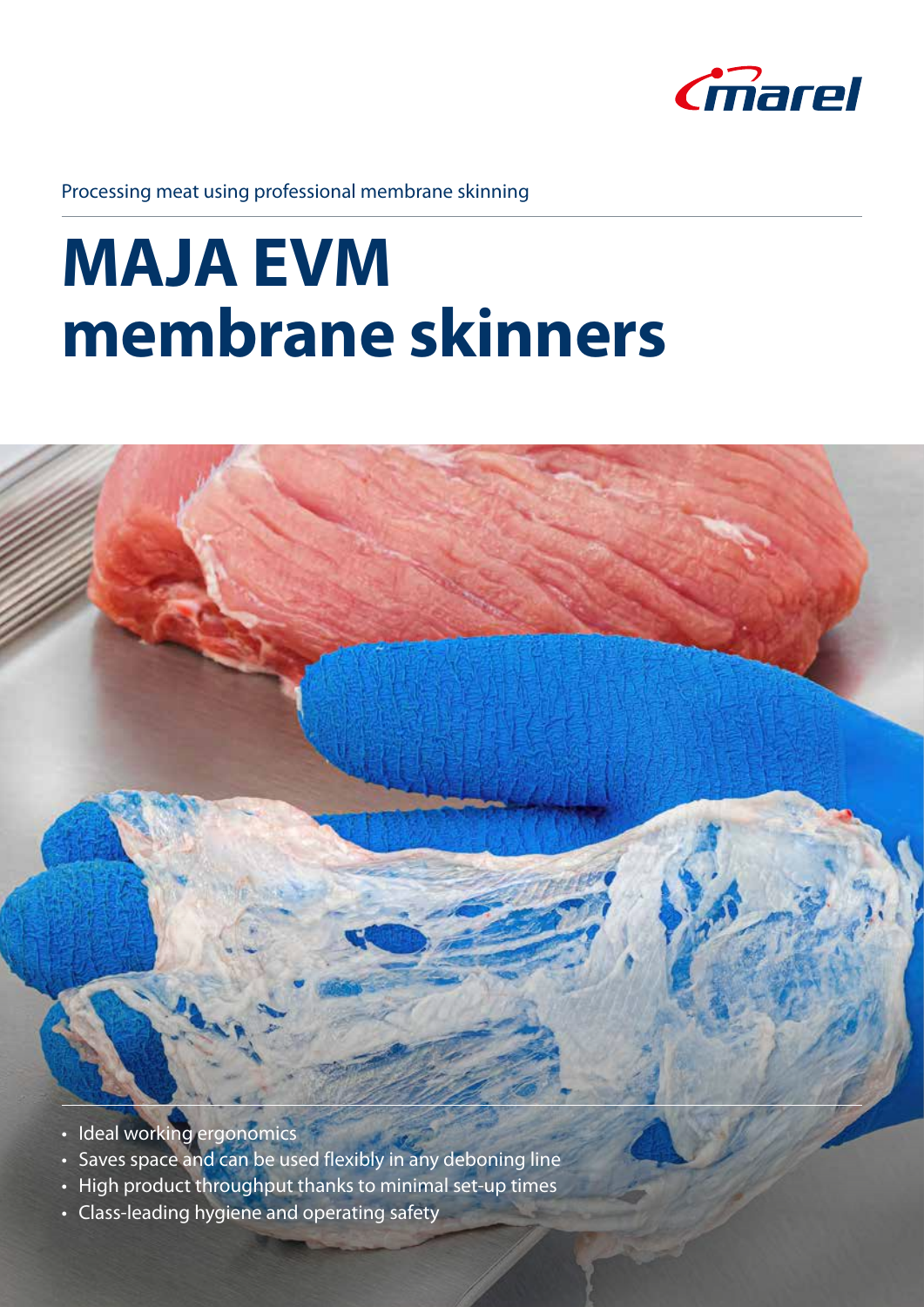We give meat processing companies ranging from traditional butcheries, medium-sized processors to large meat processing conglomerates the benefit of our nearly 70 years of experience in the yield-conscious removal of rind, membrane and fat tissue.

Thanks to the MAJA-EVM range of membrane skinning machines, every processor will find the right solution for a safe cutting process Our membrane skinners work extremely accurately, offering real added value. They are market leaders in terms of operator safety and working comfort, as well as being robust, highly durable and quick and easy to clean.

# **Benefit from our many years' experience in skinning**

## Profitable membrane skinning means: **Maximize yield - minimize rework**

**If big quantities of meat are processed every day, the membrane skinning process must be organized in an optimum way. Otherwise, it will cost money! To obtain the best skinning results, product should be deboned as efficiently as possible. For this reason and to obtain the best-possible skinning yield, we recommend anatomic deboning by separating the muscles** 

Our skinning machines gently remove the fascia tissue, leaving the lean meat where it is most profitable: namely on the cut itself! The meat surface is not damaged in the process. This is because any incision would lead to moisture being lost from the cut and to a

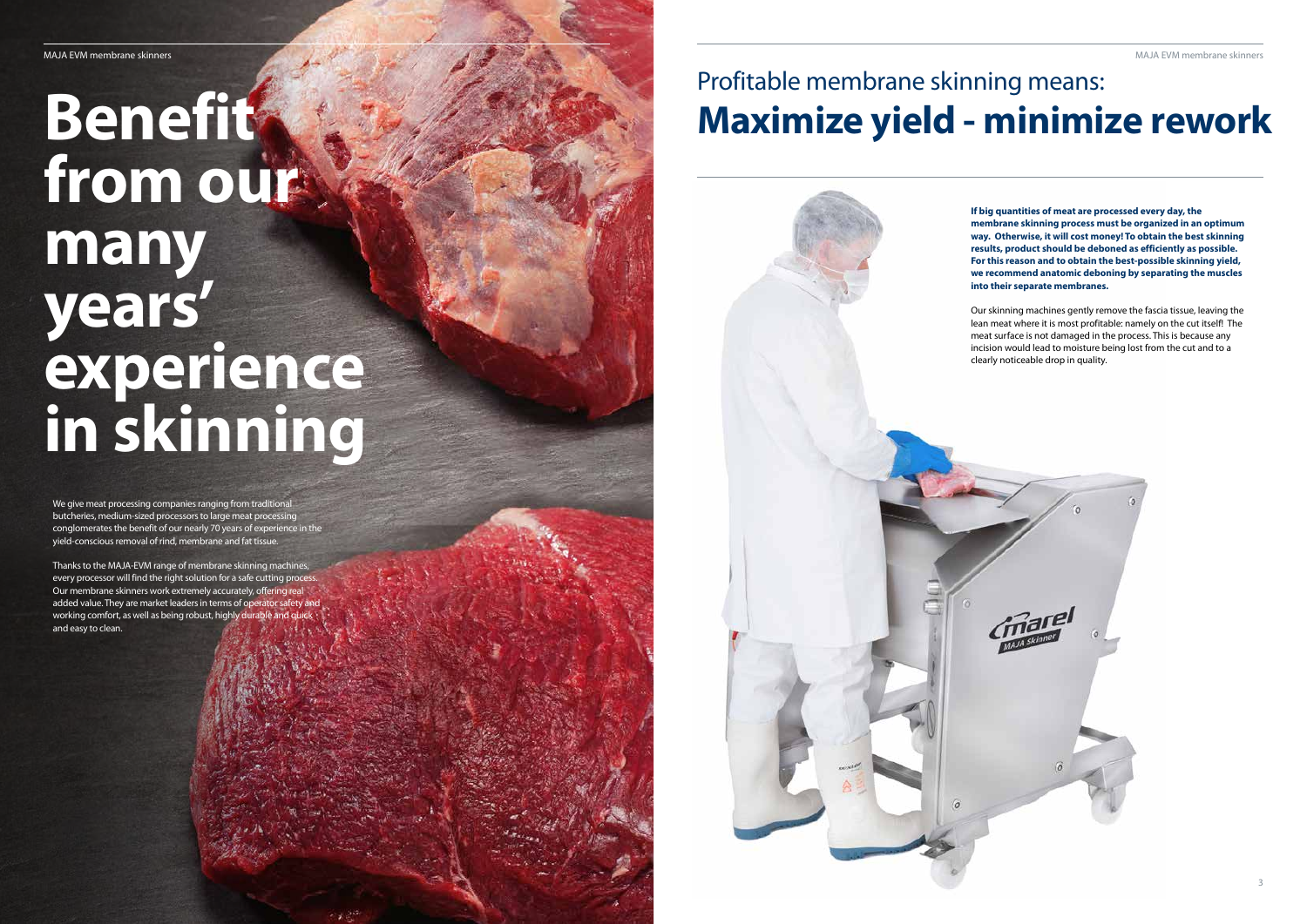No matter what products and what quantities you want to skin - with us you will always find the right solution!

The MAJA EVM range is designed for the open-top membrane skinning of all fresh meat cuts of pork, beef, veal, lamb, poultry, game, horse…

Available in two cutting widths, the MAJA EVM range offers the ideal skinning solution both for small and medium-sized processors and for big industrial players too.

# **Find the right solution**

**EVM 5004** With its narrow cutting width of 434 mm, the EVM 5004 is a particularly space-saving solution. It is suitable for skinning almost all types of cuts.

### **EVM 5006** When skinning large and heavy cuts (beef or boneless pork loins for example), the 554-mm cutting width of the EVM 5006 allows for more convenient cut handling and higher throughput.



### **EVMsplit 5006**

Thanks to its transport roller with two different tooth patterns, the EVMsplit 5006 offers an extended range of applications. The coarse-toothed third removes adhering fat and tendons as a first step. The fine toothing then removes the membrane skins. This method of working optimizes the membrane skinning process, especially for large beef and veal cuts.

### **EVM OPS version**

All EVM models are also available in the OPS execution with its operator protection system. This reduces risk to an absolute minimum when open derinding and membrane skinning.

| <b>EVM 5004</b>                                                   |                                   |
|-------------------------------------------------------------------|-----------------------------------|
| <b>Cutting width</b>                                              | 434 mm / 17.1 inch                |
| Machine width                                                     | 826 mm / 32.5 inch                |
| Machine depth                                                     | 760 mm / 29.9 inch                |
| Machine height                                                    | 1005 mm / 39.6 inch               |
|                                                                   |                                   |
|                                                                   |                                   |
|                                                                   | 545 mm / 21.8 inch                |
| <b>EVM 5006 / EVMSPLIT 5006</b><br>Cutting width<br>Machine width | 946 mm / 37.2 inch                |
| Machine depth                                                     | 760-764 mm / 29.9-<br>$30.1$ inch |





# **Our solutions and technical details**



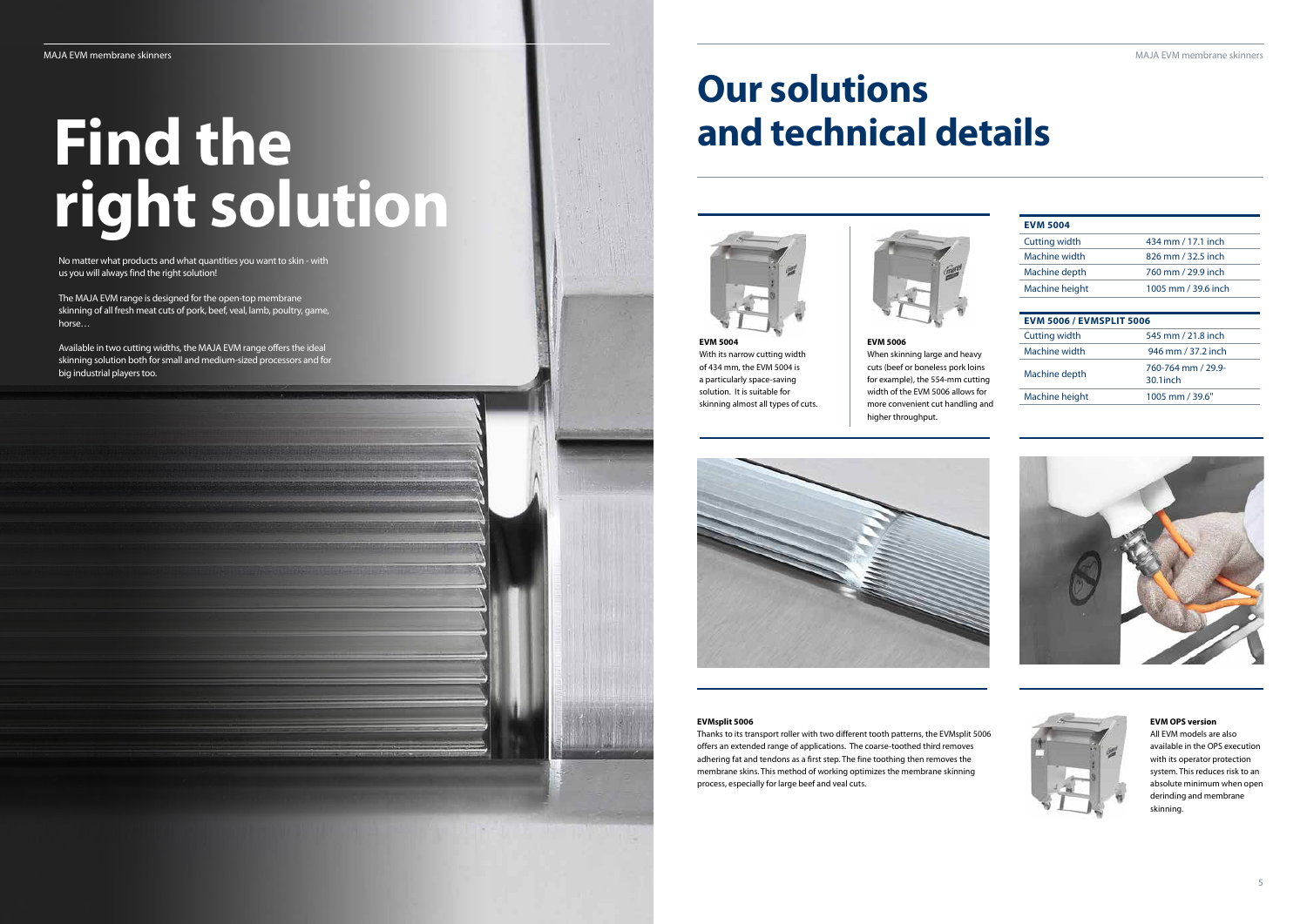MAJA EVM membrane skinners MAJA EVM membrane skinners



**Operator-friendly machine ergonomics not only improve working conditions in the deboning line but also have a direct impact on product quality and yield.**

The EVM membrane skinners allow highly efficient, precise and power-efficient operation for a perfect skinning result.

EVM 5004: With membrane chute for collecting membrane particles.

The lack of adjustment handles on the machine's side panels allow operators to stand closer to the processing line, reducin considerably the amount they have to move during their work Side panels without handles also simplify integration into any processing line. This can now be done flexibly and sideindependently without compromising operability.

EVM 5006: With intermediate frame for the higher position of the membrane collection container.



To start the membrane skinning process, the operator uses a flat foot pedal, allowing a comfortable standing position.

For collecting membranes, the machine design offers space for EII or EIII boxes at different heights.

# **Operatorfriendly machine**

**Cleaning the rollers is crucial for consistently good membrane skinning results. That is why we have equipped our membrane skinners with special features.**

The transport and scraper rollers have a hygiene radius. This prevents the buildup of tendon and grease residues and facilitates cleaning.

For consistently good results, the transport roller is continuously cleaned by compressed air.

The nozzle block is equipped with particularly efficient cleaning nozzles, which significantly reduce air consumption and noise levels.

The compressed air passes through an integrated filter system with pre- and ultra-fine filter.

## **Cleaning**

**Optionally available operator platforms allow you to customize your workstations.**

A simple operator platform allows working height to be adjusted to the height of the processing line. For cleaning purposes, the platform can simply be lifted and locked in place.

Another option for adapting the working height to operator height is the triple height-adjustable platform. This allows the operator to set an ergonomically suitable working height.

## **Customize your platform**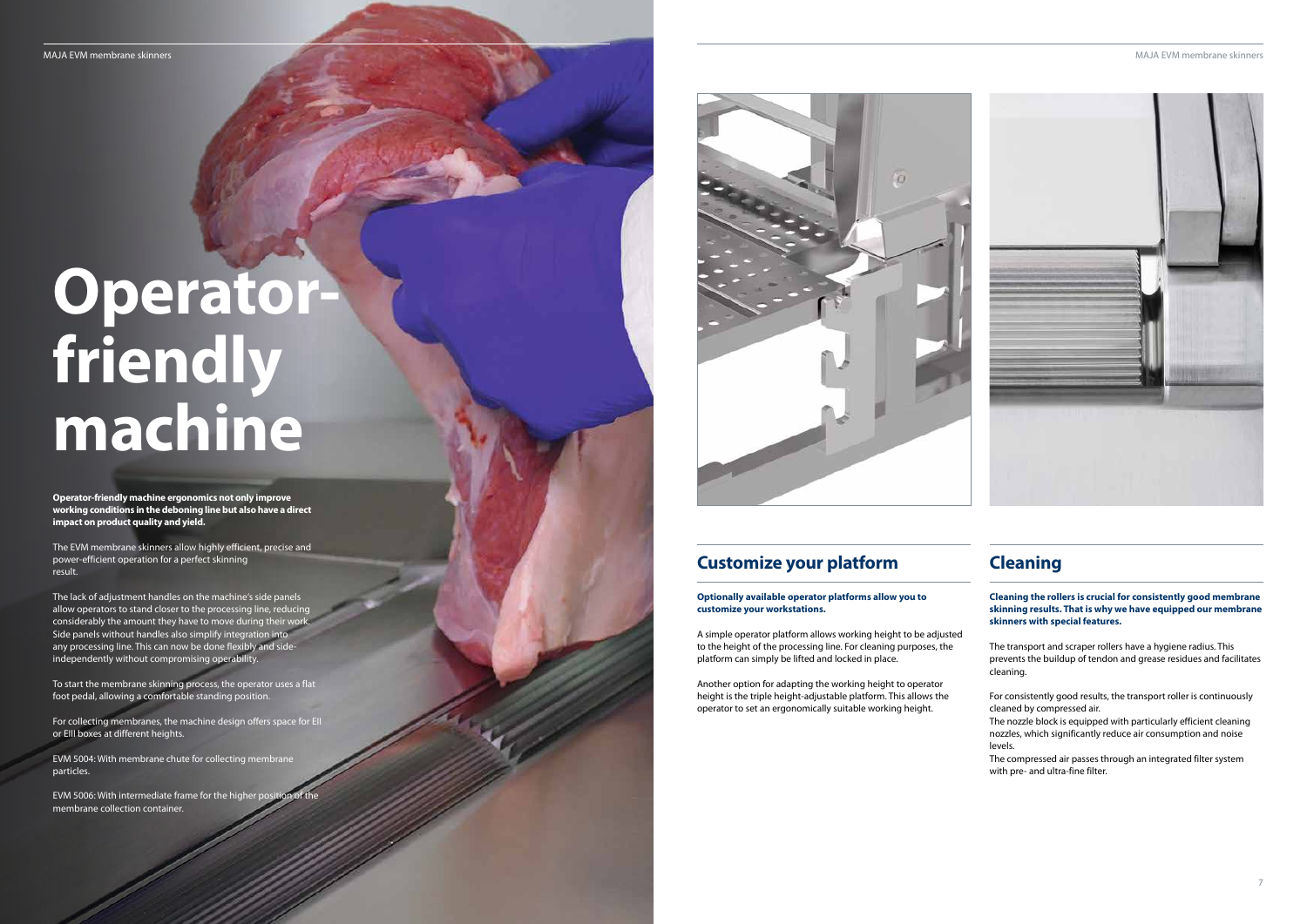**An outstanding feature of the EVM series is the quick-release fastener, which enables particularly quick and easy knife changes without no tools needed.** 

**The knife holder is coded to prevent tampering and thus guarantees consistent results and a high yield.** 

**For cleaning as well as for knife changes, the knife holder is not removed but merely moved to the cleaning position. This saves time, reduces the risk of injury to operators and cleaning personnel and prevents accidental damage due to the need for too much handling.**



# **Skinning is all about the knife**

**No food manufacturer can afford potential hygiene and safety problems. With our membrane skinning machines, you take no risks.**

MAJA EVM membrane skinners who membrane skinners and the state of the state of the state of the state of the state of the state of the state of the state of the state of the state of the state of the state of the state of

**When developing membrane skinning solutions, our top priorities are not only performance and yield but above all ease of cleaning and food safety. That is why we do not use base plates, where dirt particles can collect and are difficult to remove. The base frame also has no horizontal surfaces, but rather continuous V-shaped drip edges where dirt and cleaning water can easily drain off.** 

All components used are of course approved for use in the food industry.

For nearly 70 years now, our machines have been in daily use in meat plants all over the world. They stand up to the toughest operating conditions because they are designed to last and retain their value. Amongst other things, the use of a robust housing made of 2 - 10 mm thick stainless steel guarantees this.

The MAJA EVM series complies with the highest safety standards of the EU standard EN 12355 for derinding and membrane skinning machines. All machines bear the GS safety seal, which you can rely on.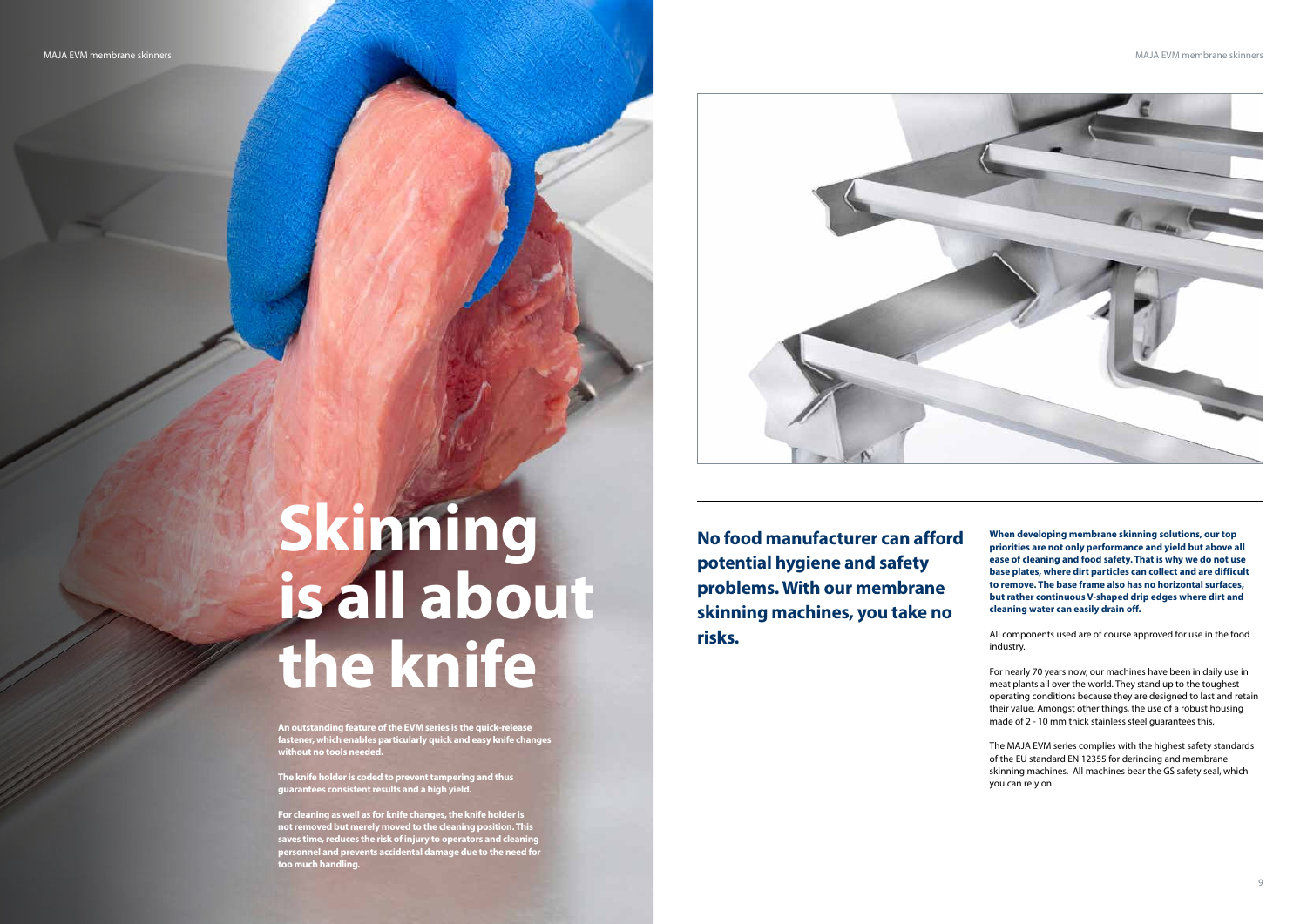**MAJA-OPS (Operator Protection System) significantly red the risk of serious injury to an operator's fingers and hands when working with open-top MAJA derinding and membrane skinning machines. It provides automatic protection additional to the safety requirements required by the EN 12355 standard. The protective function lies in a much faster shutdown of the machine compared to the usual reaction time of an operator.**

**When the machine and operator protection system are used together as intended, MAJA-OPS reduces risk to the operator to the greatest possible extent.**

# **The MAJA-OPS operator protection system**

#### **What are the advantages of MAJA-OPS?**

- Greatest possible reduction of risk
- Substantial reduction in injuries
- Protection against unwanted manipulation
- Compliance with functional safety without the need to install additional safety components
- No interference with the skinning process
- Comfortable personal protective equipment so that the operator can work comfortably, without impairment and with adequate freedom of movement.
- High process reliability
- Easy handling

#### **This is how MAJA-OPS works:**

- When working with the machine, the operator wears electrically conductive under-gloves and over them electrically insulating rubber over-gloves.
- The operator is connected to the MAJA-OPS via a cable plug connection.
- The way MAJA-OPS works is that if the insulating overglove is damaged (by a cut for example), an electrical contact is made between the electrically conductive under-glove and the machine. This contact is detected by MAJA-OPS. The system then immediately stops the tooth roller and additionally switches it to reversing mode.



- To achieve a high degree of protection, MAJA-OPS guides the operator through a system check after starting the machine. This involves checking the presence of the operator, the functionality of cable set, conductive undergloves and control unit. This check ensures a high level of protection.
- The functional analysis is performed via an LED display on the machine housing.
- The MAJA-OPS has tamper protection that cannot be bypassed by self-testing the control.

### **Safe connection to the machine**

- Through the cable set, the operator connects to the machine via the conductive under-gloves.
- The spiral cable used allows the operator comfortable freedom of movement for changing the membrane or rind container for example.
- The cable set is stable and is connected quickly and securely via two robustly executed plug connections at the front of the machine.

### **Comfortable protective equipment for the operator**

- The operator wears comfortable conductive under-gloves. They are very light, elastic, can breathe and allow easy handling of the products without getting in the way.
- All materials have been tested for harmful substances, are kind to the skin and comply with the Medical Devices Directive 93/42/EEC.
- The insulated rubber over-gloves provide very low moisture permeability, also good grip when holding the meat.
- Electrically insulated rubber boots ensure trouble-free operation of the operator protection system.
- The cable set can be easily integrated into a thermal jacket. The cables are routed to the respective hand via sewn-in cable ducts.